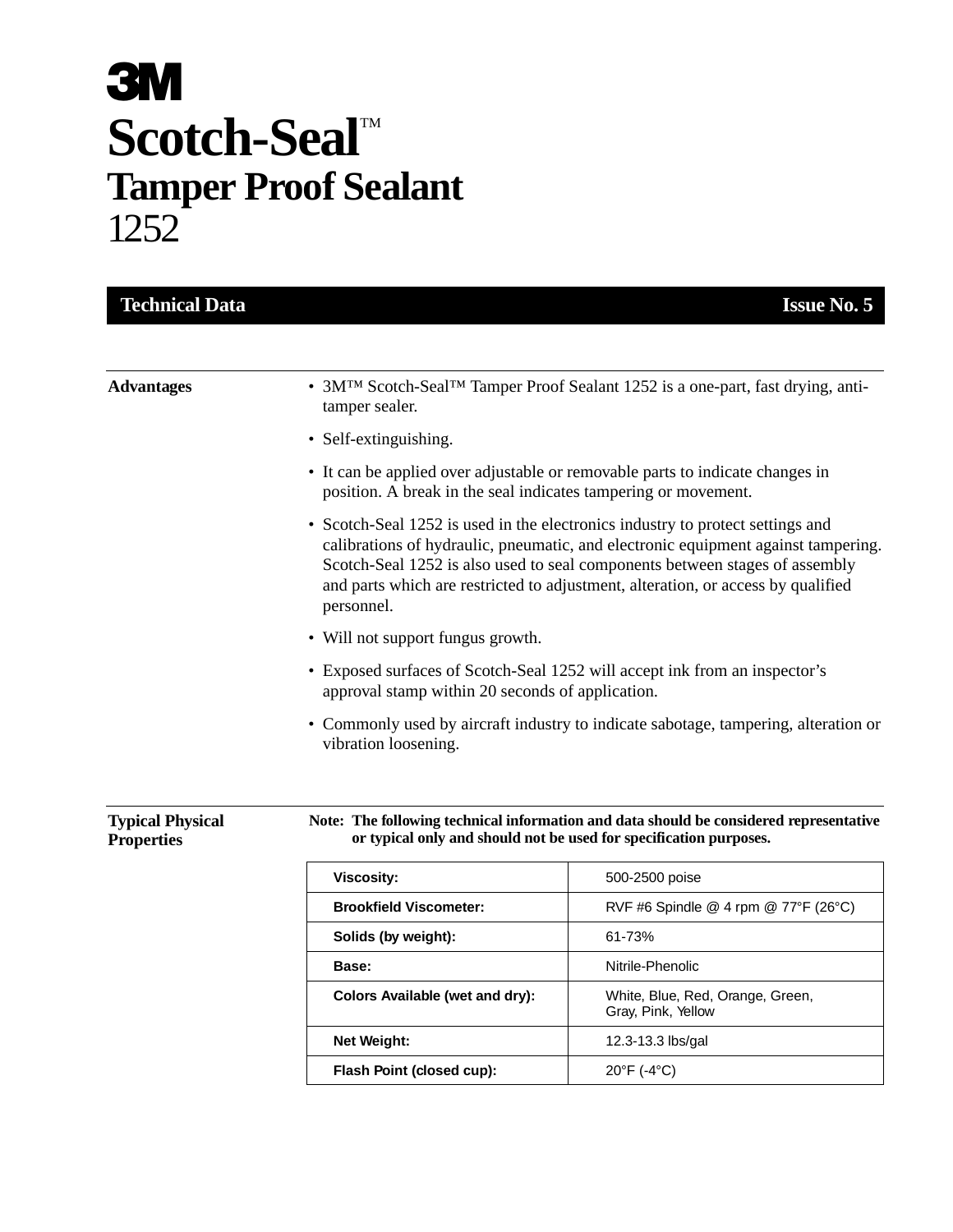## Scotch-Seal<sup>M</sup> **Tamper Proof Sealant** 1252

| <b>Handling/Application</b>                          | Application: Scotch-Seal 1252 is a one-part, air drying compound suitable for hand<br>extruding. Surfaces must be clean, dry and dust free.                                  |                                                                                                                                                                                   |                           |  |
|------------------------------------------------------|------------------------------------------------------------------------------------------------------------------------------------------------------------------------------|-----------------------------------------------------------------------------------------------------------------------------------------------------------------------------------|---------------------------|--|
|                                                      | <b>Cleanup:</b> Excess may be removed with a solvent such as $3M^{TM}$ Scotch-Grip <sup>TM</sup><br>Solvent #3 or methyl ethyl ketone (MEK).*                                |                                                                                                                                                                                   |                           |  |
|                                                      | *Note: When using solvents, extinguish all ignition sources and follow the<br>manufacturer's precautions and directions for use.                                             |                                                                                                                                                                                   |                           |  |
| <b>Typical Performance</b><br><b>Characteristics</b> | Note: The following technical information and data should be considered representative<br>or typical only and should not be used for specification purposes.                 |                                                                                                                                                                                   |                           |  |
|                                                      | • Drying Time: An 1/8" thick layer of Scotch-Seal 1252 will dry tack free in<br>20 seconds.                                                                                  |                                                                                                                                                                                   |                           |  |
|                                                      | • Hardness: Shore A Hardness of 97-99 after drying for 24 hours @ $77^{\circ}F(25^{\circ}C)/$<br>50% relative humidity.                                                      |                                                                                                                                                                                   |                           |  |
|                                                      | • Friability: Scotch-Seal 1252 will easily crumble when flexed or twisted.                                                                                                   |                                                                                                                                                                                   |                           |  |
|                                                      | • Flammability: Dry film of Scotch-Seal 1252 is self-extinguishing and flame will<br>self-extinguish within 15 seconds.                                                      |                                                                                                                                                                                   |                           |  |
|                                                      | • Dielectric Strength (minimum): 100 volts/mil (Fed. Standard #406, Method<br>4031).                                                                                         |                                                                                                                                                                                   |                           |  |
|                                                      | • Surface Resistivity (minimum): 10 <sup>10</sup> ohms (Fed. Standard #406, Method 4041).                                                                                    |                                                                                                                                                                                   |                           |  |
|                                                      | • Volume Resistivity (minimum): 10 <sup>10</sup> ohms-cm (Fed. Standard #406 Method<br>4041).                                                                                |                                                                                                                                                                                   |                           |  |
|                                                      | • Heat Resistance: 1252 Sealant dried for 24 hours @ 77°F (25°C)/50% relative<br>humidity will withstand 200°F (93.3°C) for 72 hours without loss of adhesion or<br>sagging. |                                                                                                                                                                                   |                           |  |
|                                                      | • Fluid Resistance: Scotch-Seal 1252 was cured 24 hours @ 77°F (25°C)/50% R.H.<br>and then immersed in the following fluids:                                                 |                                                                                                                                                                                   |                           |  |
|                                                      | Pure Oxygen<br>MIL-L-7808 Oil<br>Aviation Gas (115/145)<br>3% Salt Water<br>Tap Water<br>JP-4 Fuel<br>Skydrol® Splash                                                        | No effect<br>Moderate softening; good adhesion<br>Slight softening; good adhesion<br>No effect<br>No effect<br>Slight softening; good adhesion<br>Slight softening; good adhesion |                           |  |
|                                                      | • Adhesion Overlap (Shear Strength)<br>Average of 6                                                                                                                          | <b>Aluminum</b> (Alclad)<br>$173$ psi                                                                                                                                             | <b>Steel</b><br>$164$ psi |  |
|                                                      | $1"$ x $1/2"$ overlap – 10 mil thick bond line. Specimens were cured for<br>24 hours @ 77°F (25°C).                                                                          |                                                                                                                                                                                   |                           |  |
|                                                      | • Corrosion: After 72 hours @ 77°F (25°C) there was no evidence of corrosion on<br>steel, aluminum, brass or silver.                                                         |                                                                                                                                                                                   |                           |  |
|                                                      | $\bullet$ Law Tapp Shock: Dried films $1/16$ " thick withstand 3 foot lbs, shock at $20^{\circ}$ F                                                                           |                                                                                                                                                                                   |                           |  |

• **Low Temp. Shock:** Dried films 1/16" thick withstand 3 foot-lbs. shock at -20°F (-29°C) without loss or adhesion.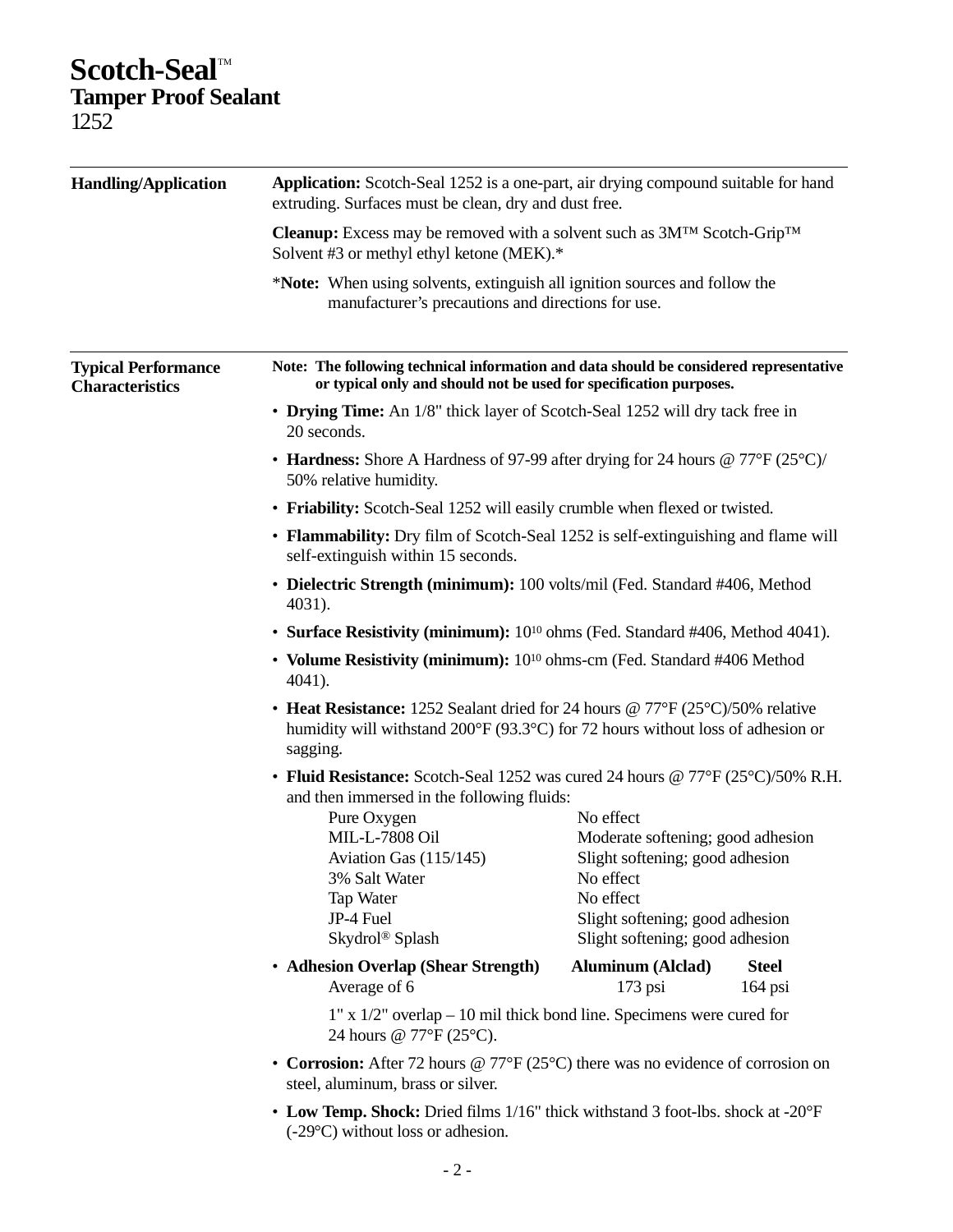## Scotch-Seal<sup>M</sup> **Tamper Proof Sealant** 1252

| <b>Storage and Handling</b> | <b>Storage:</b> Store product at $40^{\circ}F (4^{\circ}C)$ for maximum storage life. Higher temperatures<br>reduce normal storage life. Lower storage temperatures temporarily<br>increase viscosity.<br>Rotate stock on a "first in-first out" basis.<br>Tubes must be stored tips down.                             |  |
|-----------------------------|------------------------------------------------------------------------------------------------------------------------------------------------------------------------------------------------------------------------------------------------------------------------------------------------------------------------|--|
|                             | <b>Shelf life:</b> 3M Standard shelf life of Scotch-Seal 1252 is 12 months from date of<br>shipment from 3M when stored @ $40^{\circ}F(4^{\circ}C)$ or below. 3M Standard shelf life<br>of Scotch-Seal 1252 is 9 months from date of shipment from 3M when stored @<br>60-80 $\rm ^{\circ}C$ (16-27 $\rm ^{\circ}C$ ). |  |
| Note:                       | 3M Scotch-Seal 1252 is identical to 3M EC-1252 in chemical composition. EC-1252<br>has been labeled, packaged, tested, and certified for aircraft and aerospace application.<br>Scotch-Seal 1252 may be used for aircraft and aerospace application if proper                                                          |  |

Certificates of Test have been issued and material meets all specification requirements.